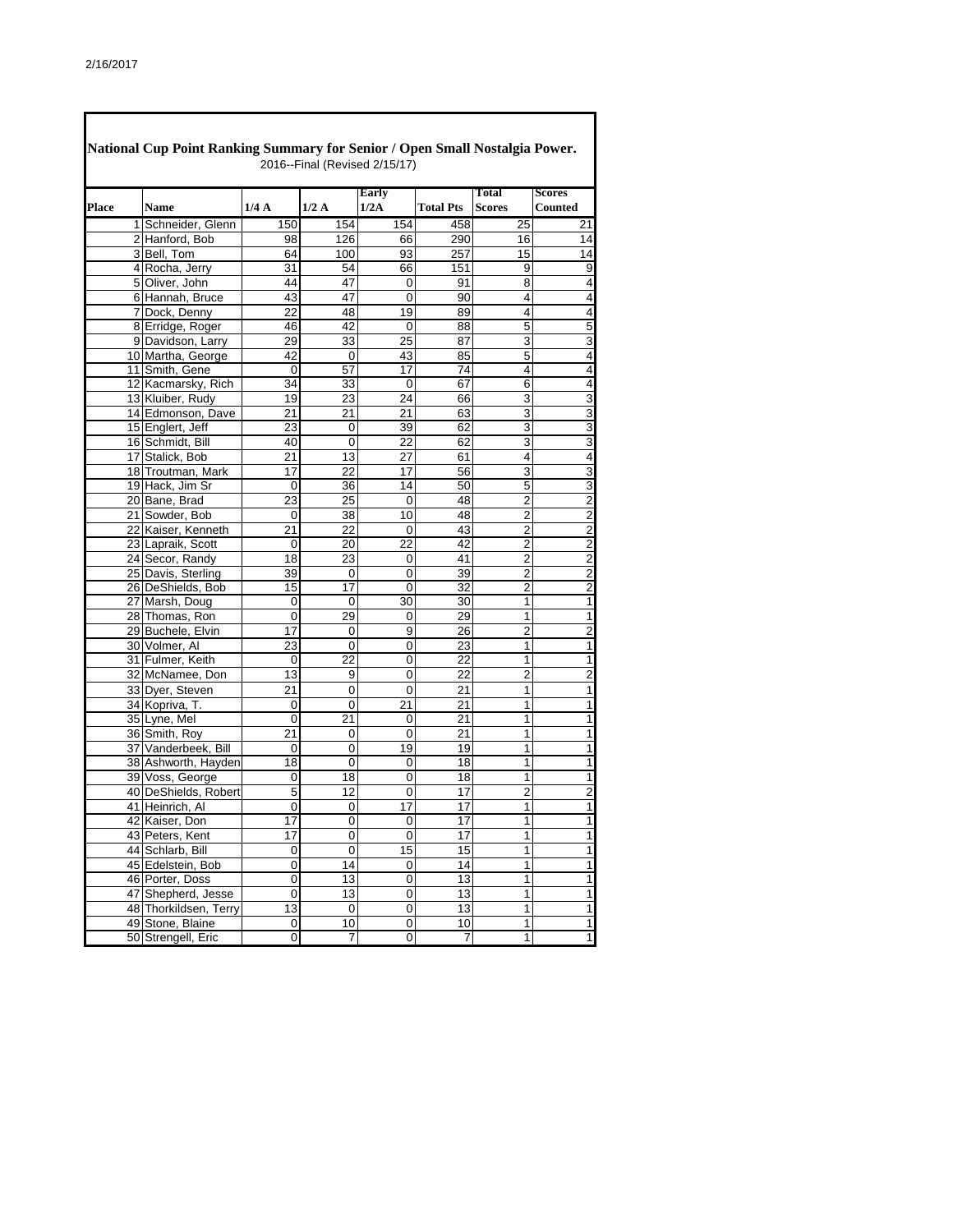Г

|       | National Cup Point Ranking Summary for Senior / Open Big Nostalgia Power. |             |                  | 2016--Final (Revised 2/15/17) |                  |                     |                          |
|-------|---------------------------------------------------------------------------|-------------|------------------|-------------------------------|------------------|---------------------|--------------------------|
| Place | <b>Name</b>                                                               | A           | B                | C                             | <b>Total Pts</b> | <b>Total Scores</b> | Scores<br><b>Counted</b> |
|       | 1 Schneider, Glenn                                                        | 113         | 101              | 116                           | 330              | 21                  | 18                       |
|       | 2 Dock, Denny                                                             | 92          | 68               | 105                           | 265              | 15                  | 12                       |
|       | 3 Bell, Tom                                                               | 42          | 42               | 63                            | 147              | 7                   | 7                        |
|       | 4 Davidson, Larry                                                         | 39          | 50               | 34                            | 123              | 5                   | $\overline{5}$           |
|       | 5 Hack, Jim                                                               | 19          | 39               | 64                            | 122              | 9                   | 6                        |
|       | 6 McNamee, Don                                                            | 26          | 40               | 45                            | 111              | 8                   | 5                        |
|       | 7 Secor, Randy                                                            | 49          | 19               | 23                            | 91               | 5                   | $\overline{\mathbf{4}}$  |
|       | 8 Erridge, Roger                                                          | 19          | 46               | 24                            | 89               | 4                   | 4                        |
|       | 9 Smith, Roy                                                              | 17          | 39               | 29                            | 85               | 4                   | 4                        |
|       | 10 Thomas, Ron                                                            | 0           | 44               | 38                            | 82               | 4                   | $\overline{\mathbf{4}}$  |
|       | 11 Hannah, Bruce                                                          | 23          | $\mathbf 0$      | 56                            | 79               | 4                   | 4                        |
|       | 12 Bane, Brad                                                             | 0           | 51               | 27                            | 78               | 4                   | 4                        |
|       | 13 Davis, Greg                                                            | 34          | 44               | 0                             | 78               | 4                   | $\overline{\mathbf{4}}$  |
|       | 14 Sowder, Bob                                                            | 31          | 35               | 0                             | 66               | 3                   | 3                        |
|       | 15 Kacmarsky, Richa                                                       | 26          | 30               | 9                             | 65               | 5                   | $\mathbf 5$              |
|       | 16 Smith, Gene                                                            | 17          | 21               | 14                            | 52               | 3                   | 3                        |
|       | 17 Lapraik, Scott                                                         | 41          | 9                | 0                             | 50               | 4                   | $\overline{\mathbf{4}}$  |
|       | 18 Hull, Jerry                                                            | 30          | 18               | 0                             | 48               | 3                   | 3                        |
|       | 19 Cron, Alvin                                                            | 15          | 9                | 22                            | 46               | 3                   | 3                        |
|       | 20 Dunham II, Robert                                                      | 0           | 0                | 46                            | 46               | $\overline{2}$      | $\overline{2}$           |
|       | 21 Carman, Jeff                                                           | 26          | 19               | 0                             | 45               | $\overline{2}$      | $\overline{2}$           |
|       | 22 Ghio, Walt                                                             | 45          | 0                | 0                             | 45               | $\overline{2}$      | $\overline{2}$           |
|       | 23 Hanford, Bob                                                           | 21          | 21               | 0                             | 42               | $\overline{2}$      | $\overline{2}$           |
|       | 24 Fedor, Mike                                                            | 21          | 0                | 19                            | 40               | $\overline{2}$      | $\overline{2}$           |
|       | 25 Peel, Ray                                                              | 16          | 14               | 10                            | 40               | 3                   | 3                        |
|       | 26 Bane, Ruth                                                             | 36          | 0                | 0                             | 36               | 1                   | $\mathbf{1}$             |
|       | 27 Oliver, John                                                           | 36          | 0                | 0                             | 36               | 3                   | $\overline{c}$           |
|       | 28 Kruse, Matt                                                            | 0           | 0                | 27                            | 27               | $\mathbf{1}$        | 1                        |
|       | 29 Schwartz, Larry                                                        | 14          | 0                | 13                            | 27               | 2                   | $\mathbf 2$              |
|       | 30 Lyne, Mel                                                              | 26          | 0                | 0                             | 26               | 1                   | 1                        |
|       | 31 Nelson, Dick                                                           | 0           | 6                | 20                            | 26               | $\overline{2}$      | $\overline{2}$           |
|       | 32 Kerger, Terry                                                          | 0           | 24               | 0                             | 24               | 1                   | 1                        |
|       | 33 Marsh, Jack                                                            | 24          | 0                | 0                             | 24               | $\mathbf{1}$        | $\mathbf{1}$             |
|       | 34 Rhoades, James                                                         | 11          | 13               | 0                             | 24               | 2                   | $\overline{2}$           |
|       | 35 DeShields, Bob                                                         | 0           | 0                | 23                            | 23               | 1                   | 1                        |
|       | 36 Blake, Simon                                                           | 22          | 0                | 0                             | 22               | 1                   | 1                        |
|       | 37 Kruse, Jim                                                             | 0           | 22               | 0                             | 22               | 1                   | 1                        |
|       | 38 Schmidt, Bill                                                          | 22          | 0                | 0                             | 22               | 1                   | 1                        |
|       | 39 Shepherd, Jesse                                                        | 22          | $\mathbf 0$      | 0                             | 22               | 1                   | 1                        |
|       | 40 Edmonson, Dave                                                         | 0           | 21               | 0                             | 21               | 1                   | $\mathbf{1}$             |
|       | 41 Kaiser, Don                                                            |             | 0                | 0                             |                  | 2                   |                          |
|       |                                                                           | 20          |                  |                               | 20<br>20         | 1                   | 2                        |
|       | 42 Rocha, Jerry<br>43 Fulmer, Keith                                       | 20<br>19    | 0                | 0                             | 19               |                     | 1                        |
|       |                                                                           |             | 0                | 0                             |                  | 1<br>$\overline{1}$ | 1<br>$\overline{1}$      |
|       | 44 Sparling, John                                                         | $\pmb{0}$   | $\mathbf 0$      | 18                            | 18               | $\mathbf{1}$        | $\mathbf{1}$             |
|       | 45 Swift, Kevin<br>46 Kluiber, R                                          | 18          | 0                | 0                             | 18               |                     |                          |
|       |                                                                           | 0           | 14               | $\mathbf 0$                   | 14               | $\mathbf{1}$        | $\mathbf 1$              |
|       | 47 Ronney, Phil                                                           | 0           | 14               | 0                             | 14               | $\mathbf{1}$        | $\mathbf{1}$             |
|       | 48 Meyers, Dick                                                           | $\mathsf 0$ | 13               | $\mathbf 0$                   | 13               | $\mathbf{1}$        | $\mathbf{1}$             |
|       | 49 Riese, John                                                            | 10          | $\boldsymbol{0}$ | 0                             | 10               | $\mathbf{1}$        | $\mathbf{1}$             |
|       | 50 Avila, George                                                          | $\pmb{0}$   | 0                | 9                             | 9                | $\overline{1}$      | $\overline{1}$           |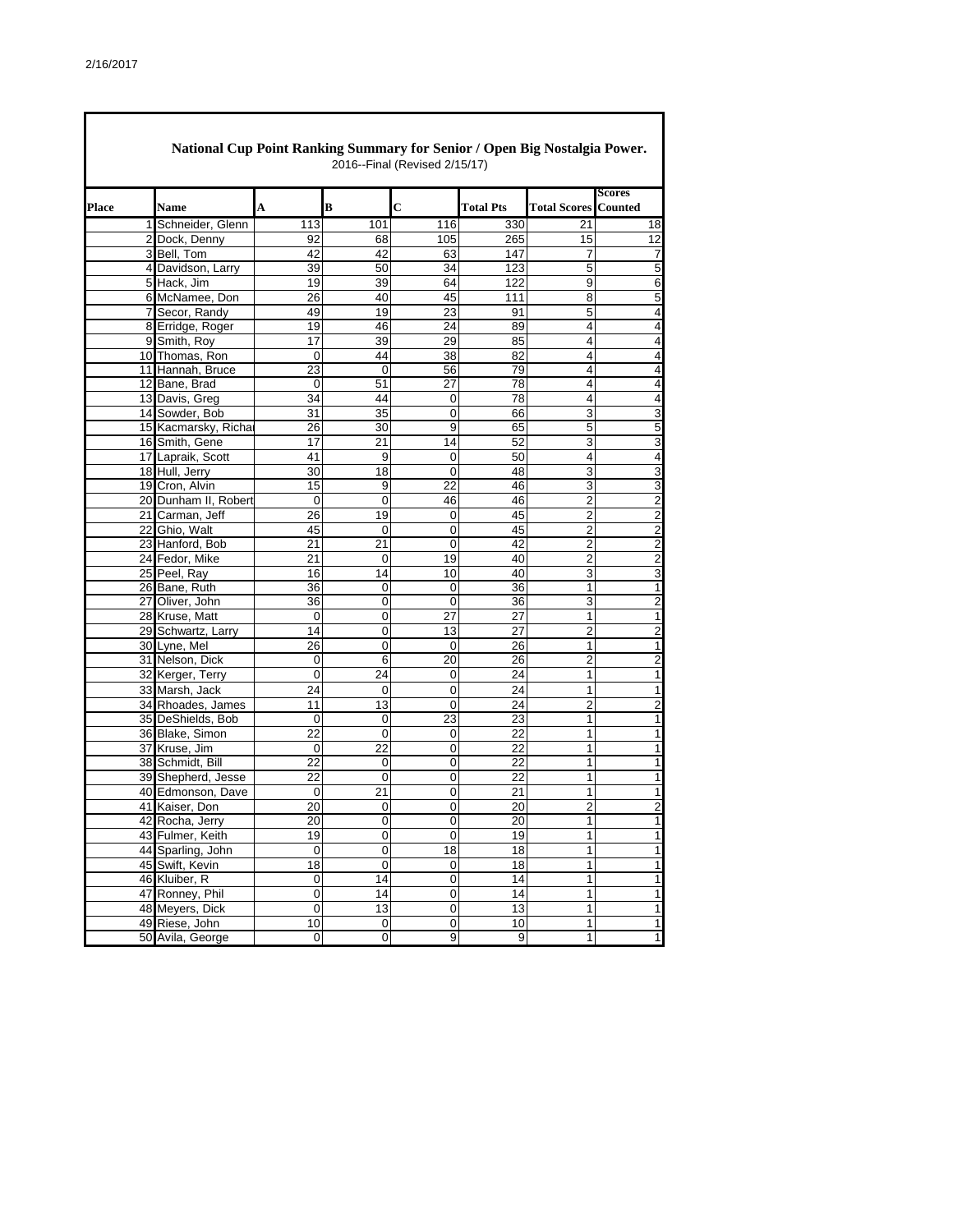|              | <b>National Cup Points Alpha Summary for Senior/Open AMA Power</b><br>2016--Final (Revised 2/15/17) |                 |                     |                 |                         |                |                  |                         |                         |  |  |  |  |
|--------------|-----------------------------------------------------------------------------------------------------|-----------------|---------------------|-----------------|-------------------------|----------------|------------------|-------------------------|-------------------------|--|--|--|--|
|              |                                                                                                     |                 |                     |                 |                         |                |                  | Total                   | <b>Scores</b>           |  |  |  |  |
| <b>Place</b> | <b>Name</b>                                                                                         | 1/2A            | A                   | В               | С                       | D              | <b>Total Pts</b> | <b>Scores</b>           | Counted                 |  |  |  |  |
|              | 1 Brown, Gerald                                                                                     | 98              | 23                  | 76              | 92                      | 22             | 311              | 16                      | 15                      |  |  |  |  |
|              | 2 Hanford, Bob                                                                                      | 100             | 88                  | 17              | 73                      | 22             | 300              | 15                      | 15                      |  |  |  |  |
|              | 3 Parker, Jim                                                                                       | 61              | 15                  | 91              | 50                      | 0              | $\overline{217}$ | 12                      | 11                      |  |  |  |  |
|              | 4 Bell, Tom                                                                                         | 31              | 57                  | 55              | 17                      | 39             | 199              | 11                      | 11                      |  |  |  |  |
|              | 5 Dock, Denny                                                                                       | 23              | 13                  | 61              | 43                      | 47             | 187              | 11                      | 10                      |  |  |  |  |
|              | 6 Dunham, Robert II                                                                                 | 48              | 21                  | 35              | 56                      | 21             | 181              | 9                       | 9                       |  |  |  |  |
|              | 7 Marsh, Jack                                                                                       | 51              | $\overline{38}$     | 48              | 41                      | $\mathbf 0$    | 178              | 11                      | 9                       |  |  |  |  |
|              | 8 Morris, George                                                                                    | 68              | 34                  | 0               | 62                      | 0              | 164              | 10                      | 8                       |  |  |  |  |
|              | 9 Hull, Jerry                                                                                       | 0               | 52                  | 42              | 60                      | $\mathbf 0$    | 154              | 8                       | 8                       |  |  |  |  |
|              | 10 Kaiser, Ken                                                                                      | 44              | 48                  | 24              | 38                      | 0              | 154              | 9                       | 7                       |  |  |  |  |
|              | 11 Thorkildsen, Terry                                                                               | 0               | 52                  | 51              | 48                      | 0              | 151              | 7                       | 6                       |  |  |  |  |
|              | 12 Carman, Jeff                                                                                     | 0               | 31                  | 36              | 38                      | 39             | 144              | 13                      | 8                       |  |  |  |  |
|              | 13 Kruse, Jim                                                                                       | 30              | 8                   | 22              | 43                      | 0              | 103              | 6                       | 6                       |  |  |  |  |
|              | 14 Caton, Charlie                                                                                   | 34              | 0                   | $\mathbf 0$     | 21                      | 45             | 100              | 4                       | 4                       |  |  |  |  |
|              | 15 Hack, James                                                                                      | 17              | 40                  | 26              | 13                      | 0              | 96               | 7                       | 6                       |  |  |  |  |
|              | 16 Thomas, Ron                                                                                      | 0               | 42                  | 38              | 10                      | $\mathbf 0$    | 90               | 5                       | 5                       |  |  |  |  |
|              | 17 Thompson, Ronnie                                                                                 | 35              | 0                   | 0               | 19                      | 33             | 87               | 3                       | 3                       |  |  |  |  |
|              | 18 Muther, Jim                                                                                      | 42              | 42                  | 0               | $\Omega$                | $\mathbf 0$    | 84               | 7                       | 4                       |  |  |  |  |
|              | 19 Avila, George                                                                                    | 0               | 39                  | 22              | 19                      | $\mathbf 0$    | 80               | 4                       | 4                       |  |  |  |  |
|              | 20 Ronney, Philip                                                                                   | 19              | 13                  | 15              | 19                      | 13             | 79               | 5                       | 5                       |  |  |  |  |
|              | 21 Edmonson, Dave                                                                                   | 33              | 0                   | 0               | 0                       | 42             | 75               | 4                       | 4                       |  |  |  |  |
|              | 22 Fedor, Mike                                                                                      | 32              | 43                  | 0               | 0                       | 0              | 75               | 4                       | 4                       |  |  |  |  |
|              | 23 Kruse, Matthew                                                                                   | 47              | 26                  | 0               | 0                       | $\mathbf 0$    | $\overline{73}$  | 5                       | $\overline{4}$          |  |  |  |  |
|              | 24 Lapraick, Scott                                                                                  | 18              | 0                   | 52              | 0                       | $\overline{0}$ | 70               | 4                       | 4                       |  |  |  |  |
|              | 25 Menanno, Guy                                                                                     | 0               | 18                  | 0               | 15                      | 23             | 56               | 3                       | 3                       |  |  |  |  |
|              | 26 Sperzel, Hank                                                                                    | 13              | 18                  | 0               | 25                      | 0              | 56               | 3                       | 3                       |  |  |  |  |
|              | 27 Lyne, Mel                                                                                        | 19              | 36                  | 0               | 0                       | $\mathbf 0$    | 55               | 4                       | 4                       |  |  |  |  |
|              | 28 Pope, R                                                                                          | 44              | 10                  | 0               | $\mathbf 0$             | $\mathbf 0$    | 54               | 3                       | 3                       |  |  |  |  |
|              | 29 Kear, Ken                                                                                        | 15              | 0                   | 0               | 15                      | 21             | 51               | 3                       | 3                       |  |  |  |  |
|              | 30 Kerger, Terry                                                                                    | 26              | 23                  | 0               | $\mathbf 0$             | 0              | 49               | 2                       | $\overline{c}$          |  |  |  |  |
|              | 31 Stewart, Roy                                                                                     | 17              | 0                   | 0               | 28                      | 0              | 45               | 3                       | 3                       |  |  |  |  |
|              | 32 King, Troy                                                                                       | 0               | 43                  | 0               | 0                       | $\mathbf 0$    | 43               | 2                       | 2                       |  |  |  |  |
|              | 33 Thompson, Mike                                                                                   | 0               | 20                  | 23              | 0                       | 0              | 43               | 2                       | $\overline{2}$          |  |  |  |  |
|              | 34 Decker, Ed                                                                                       | 0               | 0                   | 0               | 42                      | 0              | 42               | 6                       | $\overline{2}$          |  |  |  |  |
|              | 35 Bertrand, Dick                                                                                   | $\mathbf 0$     | 0                   | 40              | $\mathbf 0$             | 0              | 40               | 2                       | $\overline{2}$          |  |  |  |  |
|              | 36 Butz, D                                                                                          | 40              | 0                   | 0               | 0                       | 0              | 40               | 2                       | $\overline{c}$          |  |  |  |  |
|              | 37 Cron. Al                                                                                         | 0               | 14                  | $\overline{24}$ | 0                       | 0              | 38               | $\overline{2}$          | $\overline{c}$          |  |  |  |  |
|              | 38 Oakins, Gary                                                                                     | 38              | 0                   | 0               | 0                       | 0              | 38               | 2                       | $\overline{2}$          |  |  |  |  |
|              | 39 Seymour, John                                                                                    | $\overline{38}$ | 0                   | 0               | 0                       | 0              | $\overline{38}$  | 2                       | $\overline{c}$          |  |  |  |  |
|              | 40 Reuter, Bill                                                                                     | 0               | 35                  | 0               | 0                       | 0              | 35               | 2                       | $\overline{c}$          |  |  |  |  |
|              | 41 Berry, Dan                                                                                       | 0               | 0                   | 32              | 0                       | $\overline{0}$ | $\overline{32}$  | 1                       | 1                       |  |  |  |  |
|              | 42 Mollendorf, Joe                                                                                  | 0               | 30                  |                 | 0                       | $\mathbf 0$    |                  | 1                       |                         |  |  |  |  |
|              | 43 Bocckinfuso, Jim                                                                                 | 0               | $\overline{0}$      | 0<br>0          |                         | 28             | 30<br>28         | 1                       | 1<br>1                  |  |  |  |  |
|              |                                                                                                     |                 |                     |                 | 0                       |                |                  |                         | 1                       |  |  |  |  |
|              | 44 Parker, Faust                                                                                    | 26              | 0                   | 0               | 0                       | $\mathbf 0$    | 26               | 1                       |                         |  |  |  |  |
|              | 45 Surguine, Skeeter                                                                                | 0               | 13                  | 13              | $\pmb{0}$               | $\pmb{0}$      | 26               | $\overline{\mathbf{c}}$ | $\overline{\mathbf{c}}$ |  |  |  |  |
|              | 46 Buskell, John                                                                                    | $\mathbf 0$     | 25                  | 0               | $\mathbf 0$             | $\mathbf 0$    | 25               | 1                       | 1                       |  |  |  |  |
|              | 47 Schwartz, M                                                                                      | 25              | $\mathsf{O}\xspace$ | 0               | $\pmb{0}$               | $\pmb{0}$      | 25               | $\mathbf{1}$            | 1                       |  |  |  |  |
|              | 48 Strengell, Eric                                                                                  | 15              | $\mathsf 0$         | $\overline{0}$  | 10                      | $\pmb{0}$      | 25               | $\overline{2}$          | $\overline{\mathbf{c}}$ |  |  |  |  |
|              | 49 Bartick, Don                                                                                     | 24              | $\overline{0}$      | 0               | 0                       | $\mathbf 0$    | 24               | 2                       | $\overline{\mathbf{c}}$ |  |  |  |  |
|              | 50 Morris, Gil                                                                                      | $\overline{0}$  | 23                  | $\overline{0}$  | $\overline{\mathbf{0}}$ | $\overline{0}$ | 23               | 1                       | 1                       |  |  |  |  |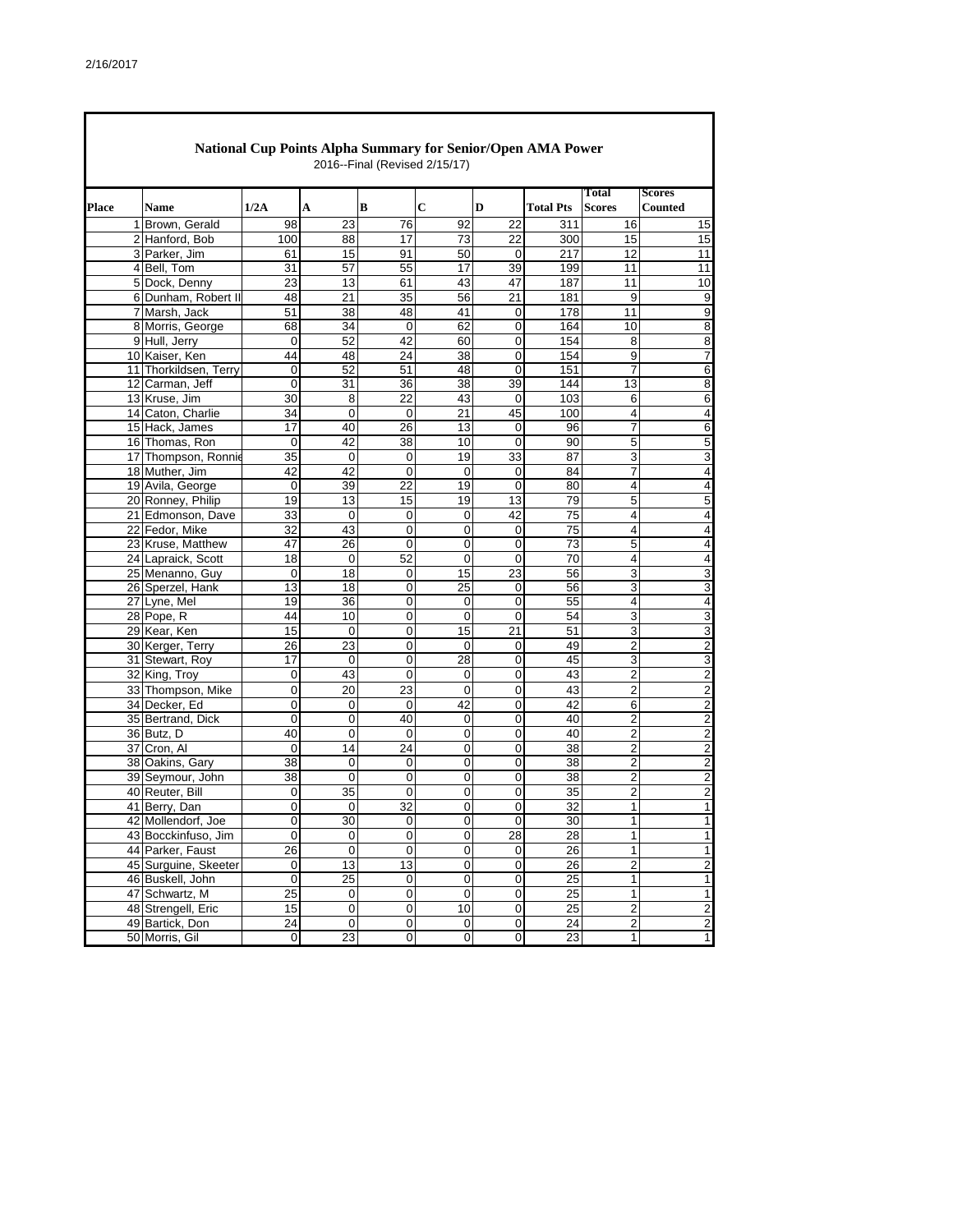|       | National Cup Point Ranking Summary for Senior / Open Classic Power.<br>2016--Final |                       |             |                |                |                  |                               |                                 |  |  |  |  |  |
|-------|------------------------------------------------------------------------------------|-----------------------|-------------|----------------|----------------|------------------|-------------------------------|---------------------------------|--|--|--|--|--|
| Place |                                                                                    | <b>Name</b>           | 1/2A        | A/B            | C/D            | <b>Total Pts</b> | <b>Total</b><br><b>Scores</b> | <b>Scores</b><br><b>Counted</b> |  |  |  |  |  |
|       |                                                                                    | 1 Hanford, Bob        | 113         | 90             | 87             | 290              | 14                            | 14                              |  |  |  |  |  |
|       |                                                                                    | 2 Brown, Gerald       | 105         | 38             | 43             | 186              | 12                            | 10                              |  |  |  |  |  |
|       |                                                                                    | 3 Berry, Dan          | 67          | 74             | 42             | 183              | 8                             | 8                               |  |  |  |  |  |
|       |                                                                                    | 4 Morris, George      | 42          | 39             | 59             | 140              | 8                             | 7                               |  |  |  |  |  |
|       |                                                                                    | 5 Marsh, Jack         | 43          | 49             | 44             | 136              | 10                            | $\overline{6}$                  |  |  |  |  |  |
|       |                                                                                    | 6 Dunham, R II        | 40          | 42             | 30             | 112              | 6                             | 6                               |  |  |  |  |  |
|       |                                                                                    | 7 Dock, Denny         | 17          | 67             | 23             | 107              | 8                             | $\overline{6}$                  |  |  |  |  |  |
|       |                                                                                    | 8 Hack, Jim           | 14          | 40             | 13             | 67               | 5                             | 4                               |  |  |  |  |  |
|       |                                                                                    | 9 Sperzel, Hank       | 31          | 23             | 11             | 65               | 4                             | $\overline{4}$                  |  |  |  |  |  |
|       |                                                                                    | 10 Kear, Ken          | 0           | 42             | 22             | 64               | 3                             | 3                               |  |  |  |  |  |
|       |                                                                                    | 11 Thompson, Ronnie   | 0           | 34             | 29             | 63               | 2                             | $\overline{c}$                  |  |  |  |  |  |
|       |                                                                                    | 12 Bane, Ruth         | 0           | 61             | 0              | 61               | $\overline{c}$                | $\overline{2}$                  |  |  |  |  |  |
|       |                                                                                    | 13 Kruse, Jim         | 19          | 21             | 17             | 57               | 3                             | 3                               |  |  |  |  |  |
|       |                                                                                    | 14 Lapraik, Scott     | 0           | 54             | 0              | 54               | 3                             | 3                               |  |  |  |  |  |
|       |                                                                                    | 15 Avila, George      | 0           | 32             | 21             | 53               | 3                             | $\overline{3}$                  |  |  |  |  |  |
|       |                                                                                    | 16 Sifleet, Bob       | 46          | 0              | 0              | 46               | 2                             | $\overline{c}$                  |  |  |  |  |  |
|       |                                                                                    | 17 Butz, D            | 0           | 0              | 44             | 44               | 2                             | $\overline{2}$                  |  |  |  |  |  |
|       |                                                                                    | 18 Stewart, Roy       | 0           | 0              | 43             | 43               | 4                             | $\overline{2}$                  |  |  |  |  |  |
|       |                                                                                    | 19 Kruse, Matthew     | 41          | 0              | 0              | 41               | 2                             | $\overline{2}$                  |  |  |  |  |  |
|       |                                                                                    | 20 Covalt, Richard    | 0           | 20             | 16             | 36               | 3                             | 3                               |  |  |  |  |  |
|       |                                                                                    | 21 Bell, Tom          | 0           | 22             | 9              | 31               | $\overline{2}$                | $\overline{2}$                  |  |  |  |  |  |
|       |                                                                                    | 22 Smith, Gene        | 31          | 0              | 0              | 31               | 1                             | $\overline{1}$                  |  |  |  |  |  |
|       |                                                                                    | 23 Selick, Graham     | 0           | 17             | 13             | $\overline{30}$  | $\overline{2}$                | $\overline{c}$                  |  |  |  |  |  |
|       |                                                                                    | 24 Seymour, Zach      | 0           | 0              | 30             | 30               | $\overline{2}$                | $\overline{2}$                  |  |  |  |  |  |
|       |                                                                                    | 25 Bane, Brad         | $\mathbf 0$ | $\overline{0}$ | 26             | 26               | 1                             | $\overline{1}$                  |  |  |  |  |  |
|       |                                                                                    | 26 Bocckinfuso, Jim   | 26          | 0              | 0              | 26               | 1                             | 1                               |  |  |  |  |  |
|       |                                                                                    | 27 Boyd, Ray          | 0           | 23             | 0              | 23               | 1                             | $\mathbf{1}$                    |  |  |  |  |  |
|       |                                                                                    | 28 DeMeritte, Jim     | $\mathbf 0$ | 23             | 0              | 23               | 1                             | 1                               |  |  |  |  |  |
|       |                                                                                    | 29 Fedor, Mike        | 22          | 0              | 0              | 22               | 1                             | $\mathbf{1}$                    |  |  |  |  |  |
|       |                                                                                    | 30 Mayea, Mike        | 22          | 0              | 0              | 22               | 1                             | 1                               |  |  |  |  |  |
|       |                                                                                    | 31 Christensen, Chris | 21          | 0              | 0              | 21               | 1                             | $\mathbf{1}$                    |  |  |  |  |  |
|       |                                                                                    | 32 Muther, Jim        | 21          | 0              | 0              | 21               | 1                             | 1                               |  |  |  |  |  |
|       |                                                                                    | 33 Smith, Roy         | 21          | 0              | 0              | 21               | 1                             | $\mathbf{1}$                    |  |  |  |  |  |
|       |                                                                                    | 34 Thorkildsen, Terry | $\mathbf 0$ | 21             | 0              | 21               | 1                             | $\mathbf{1}$                    |  |  |  |  |  |
|       |                                                                                    | 35 Voss, George       | $\mathbf 0$ | 21             | 0              | 21               | 1                             | $\overline{1}$                  |  |  |  |  |  |
|       |                                                                                    | 36 Whitney, Bob       | 21          | 0              | 0              | 21               | 1                             | 1                               |  |  |  |  |  |
|       |                                                                                    | 37 Kluiber, Rudy      | 19          | 0              | 0              | 19               | 1                             | 1                               |  |  |  |  |  |
|       |                                                                                    | 38 Mattes, Bob        | 0           | 19             | 0              | 19               | 1                             | 1                               |  |  |  |  |  |
|       |                                                                                    | 39 Reuter, Bill       | $\mathbf 0$ | 18             | 0              | 18               | 1                             | $\overline{1}$                  |  |  |  |  |  |
|       |                                                                                    | 40 Blake, Simon       | 0           | 0              | 14             | 14               | 1                             | 1                               |  |  |  |  |  |
|       |                                                                                    | 41 Thomas, Ron        | 14          | 0              | $\mathsf 0$    | 14               | 1                             | $\mathbf{1}$                    |  |  |  |  |  |
|       |                                                                                    | 42 Bertrand, Dick     | 0           | 13             | 0              | 13               | 1                             | 1                               |  |  |  |  |  |
|       |                                                                                    | 43 Pangell, Rick      | 0           | 13             | $\overline{0}$ | 13               | 1                             | 1                               |  |  |  |  |  |
|       |                                                                                    | 44 Adams, D           | 0           | 0              | 0              | 0                | 0                             | $\pmb{0}$                       |  |  |  |  |  |
|       |                                                                                    | 45 Allebone, Ted      | 0           | 0              | 0              | 0                | 0                             | 0                               |  |  |  |  |  |
|       |                                                                                    | 46 Anderson, D        | 0           | 0              | 0              | $\pmb{0}$        | 0                             | $\mathbf 0$                     |  |  |  |  |  |
|       |                                                                                    | 47 Anderson, J        | 0           | 0              | 0              | 0                | 0                             | $\pmb{0}$                       |  |  |  |  |  |
|       |                                                                                    | 48 Anderson, R        | $\pmb{0}$   | $\pmb{0}$      | 0              | $\pmb{0}$        | $\pmb{0}$                     | $\overline{\mathbf{0}}$         |  |  |  |  |  |
|       |                                                                                    | 49 Andrews, Jean      | 0           | 0              | 0              | 0                | 0                             | $\pmb{0}$                       |  |  |  |  |  |
|       |                                                                                    | 50 Arden, C.          | 0           | 0              | 0              | 0                | $\pmb{0}$                     | o                               |  |  |  |  |  |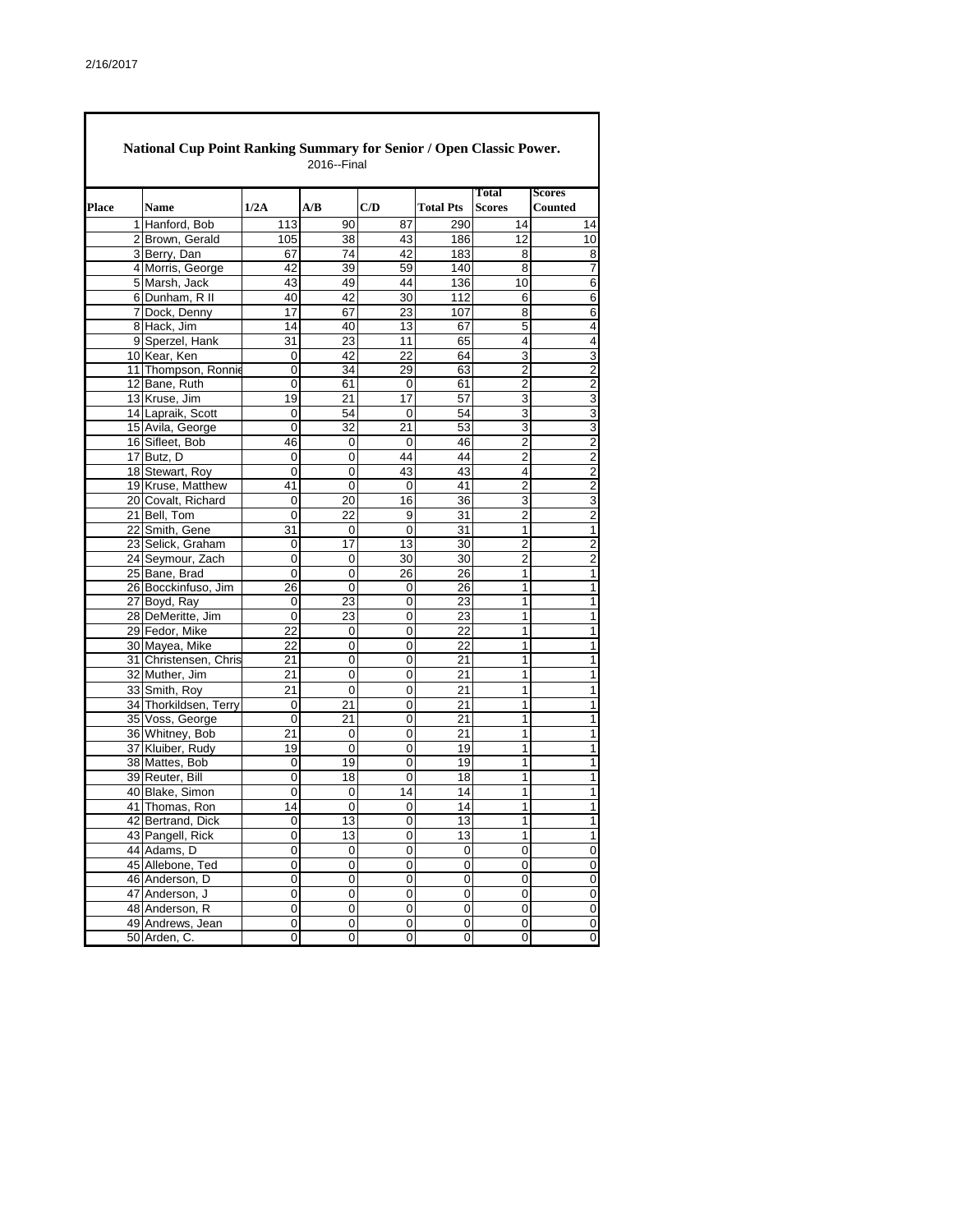Г

| <b>National Cup Point Ranking Summary for Senior / Open AMA Rubber.</b><br>2016--Final |                    |             |           |                  |                  |                         |                          |  |  |  |
|----------------------------------------------------------------------------------------|--------------------|-------------|-----------|------------------|------------------|-------------------------|--------------------------|--|--|--|
| <b>Place</b>                                                                           | Name               | $P-30$      | Moffett   | <b>Mulvihill</b> | <b>Total Pts</b> | Total<br><b>Scores</b>  | <b>Scores</b><br>Counted |  |  |  |
|                                                                                        | 1 Hanford, Bob     | 93          | 43        | 60               | 196              | 10                      | 10                       |  |  |  |
|                                                                                        | 2 Powell, Chuck    | 140         | 0         | 22               | 162              | 7                       | 7                        |  |  |  |
|                                                                                        | 3 Juel, Tom        | 130         | 0         | 17               | 147              | 7                       | 7                        |  |  |  |
|                                                                                        | 4 Masterman, Paul  | 93          | 0         | 18               | 111              | 5                       | 5                        |  |  |  |
|                                                                                        | 5 Berry, Dan       | 84          | 0         | 18               | 102              | 4                       | $\overline{4}$           |  |  |  |
|                                                                                        | 6 Murphy, Jerry    | 91          | 0         | 0                | 91               | 4                       | 4                        |  |  |  |
|                                                                                        | 7 Edmonson, Dave   | 47          | 0         | 38               | 85               | 5                       | 4                        |  |  |  |
|                                                                                        | 8 Sneed, Ed        | $\mathbf 0$ | 35        | 46               | 81               | 4                       | 4                        |  |  |  |
|                                                                                        | 9 Bartick, Don     | 54          | 0         | 17               | 71               | 4                       | $\overline{4}$           |  |  |  |
|                                                                                        | 10 Jorgenson, Jim  | 37          | 0         | 34               | 71               | 5                       | 4                        |  |  |  |
|                                                                                        | 11 Brooks, Clint   | 70          | 0         | 0                | 70               | 3                       | 3                        |  |  |  |
|                                                                                        | 12 DeLoach, Don    | 45          | 0         | 25               | 70               | 5                       | 5                        |  |  |  |
|                                                                                        | 13 O'Reilly, Jim   | 46          | 21        | 0                | 67               | 3                       |                          |  |  |  |
|                                                                                        | 14 Braun, Dave     | 20          | 0         | 46               | 66               | 4                       | 3<br>3                   |  |  |  |
|                                                                                        | 15 Gannon, William | 24          | 0         | 42               | 66               | 4                       | 4                        |  |  |  |
|                                                                                        | 16 Dona, Gordon    | 30          | 0         | 35               | 65               | 3                       | 3                        |  |  |  |
|                                                                                        | 17 Carney, Bill    | 43          | 0         | 21               | 64               | 3                       |                          |  |  |  |
|                                                                                        | 18 Saimo, S        | 43          | 0         | 21               | 64               | 3                       | 3<br>3                   |  |  |  |
|                                                                                        | 19 Andrews, Jean   | 17          | 0         | 42               | 59               | 3                       |                          |  |  |  |
|                                                                                        | 20 Crowley, Paul   |             |           |                  |                  | 2                       | 3                        |  |  |  |
|                                                                                        |                    | 0           | 29        | 29               | 58               | 4                       | 2                        |  |  |  |
|                                                                                        | 21 McGrath, John   | 58          | 0         | 0                | 58               |                         | 3                        |  |  |  |
|                                                                                        | 22 Hauk, Robert    | 20          | 0         | 32               | 52               | 4                       | 4                        |  |  |  |
|                                                                                        | 23 Pishnery, Dave  | 50          | 0         | $\Omega$         | 50               | 3                       | 3                        |  |  |  |
|                                                                                        | 24 Ringlien, Andy  | 25          | 0         | 25               | 50               | 2                       | $\overline{c}$           |  |  |  |
|                                                                                        | 25 Vollmer, Al     | 50          | 0         | 0                | 50               | 3                       | $\overline{2}$           |  |  |  |
|                                                                                        | 26 Colson, Steve   | 49          | 0         | 0                | 49               | $\overline{2}$          | 2                        |  |  |  |
|                                                                                        | 27 Pratt, John     | 0           | 0         | 47               | 47               | $\overline{2}$          | $\overline{c}$           |  |  |  |
|                                                                                        | 28 Ives, David     | 45          | 0         | 0                | 45               | 3                       | $\overline{c}$           |  |  |  |
|                                                                                        | 29 Brown, Gerald   | 0           | 0         | 44               | 44               | $\overline{\mathbf{c}}$ | $\overline{2}$           |  |  |  |
|                                                                                        | 30 Sechrist, David | 42          | 0         | 0                | 42               | $\overline{2}$          | $\overline{c}$           |  |  |  |
|                                                                                        | 31 Theodoseau, M   | 42          | 0         | 0                | 42               | $\overline{\mathbf{c}}$ | $\overline{\mathbf{c}}$  |  |  |  |
|                                                                                        | 32 Cervione, M     | 19          | 0         | 22               | 41               | 2                       | $\overline{\mathbf{c}}$  |  |  |  |
|                                                                                        | 33 Hurley, Ian     | 41          | 0         | 0                | 41               | $\overline{2}$          | $\overline{2}$           |  |  |  |
|                                                                                        | 34 Price, Lynn     | 41          | 0         | 0                | 41               | 4                       | 2                        |  |  |  |
|                                                                                        | 35 Detar, Jim      | 40          | 0         | $\mathbf 0$      | 40               | $\overline{2}$          | $\overline{2}$           |  |  |  |
|                                                                                        | 36 Romak, Bud      | 0           | 0         | 39               | 39               | 1                       | 1                        |  |  |  |
|                                                                                        | 37 Bower, Mike     | 38          | 0         | 0                | 38               | $\overline{2}$          | $\overline{2}$           |  |  |  |
|                                                                                        | 38 Boyd, Ray       | 0           | 0         | 38               | 38               | 2                       | $\overline{c}$           |  |  |  |
|                                                                                        | 39 Dionne, R       | 37          | 0         | 0                | 37               | $\overline{2}$          | $\overline{2}$           |  |  |  |
|                                                                                        | 40 Zarate, Ding    | 37          | 0         | 0                | 37               | 2                       | $\overline{c}$           |  |  |  |
|                                                                                        | 41 Vernon, Ted     | 31          | 0         | 5                | 36               | 3                       | 3                        |  |  |  |
|                                                                                        | 42 Jones, Darold   | 12          | 0         | $\overline{23}$  | 35               | $\overline{2}$          | $\overline{2}$           |  |  |  |
|                                                                                        | 43 Allen, Carrol   | 0           | 0         | 34               | 34               | 1                       | 1                        |  |  |  |
|                                                                                        | 44 Borland, Chris  | 34          | $\pmb{0}$ | 0                | 34               | $\overline{2}$          | $\overline{c}$           |  |  |  |
|                                                                                        | 45 Gaylor, Tom     | 0           | $\pmb{0}$ | 34               | 34               | $\overline{2}$          | $\overline{c}$           |  |  |  |
|                                                                                        | 46 Kothe, Herb     | 0           | 34        | 0                | 34               | 1                       | 1                        |  |  |  |
|                                                                                        | 47 Martenson, Ed   | 34          | 0         | 0                | 34               | $\overline{c}$          | $\overline{c}$           |  |  |  |
|                                                                                        | 48 Richards, John  | 34          | 0         | 0                | 34               | $\overline{\mathbf{c}}$ | $\overline{2}$           |  |  |  |
|                                                                                        | 49 Jennings, Jim   | 32          | 0         | 0                | 32               | 1                       | 1                        |  |  |  |
|                                                                                        | 50 Sexton, Mark    | 31          | 0         | 0                | 31               | $\overline{2}$          | $\overline{2}$           |  |  |  |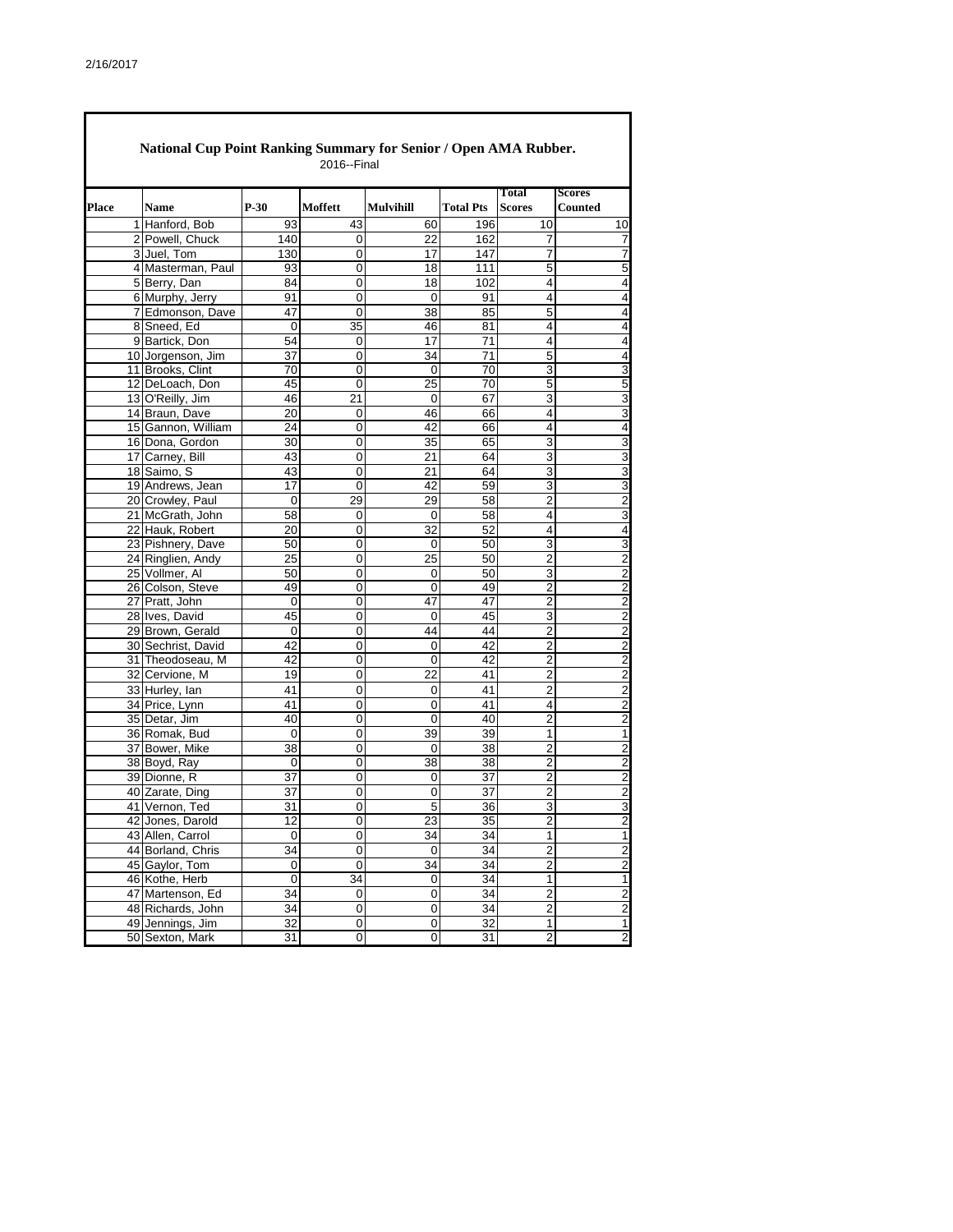|       | National Cup Point Ranking Summary for Senior / Open Glider.<br>2016--Final |                 |                 |             |                  |                         |                                           |  |  |  |  |  |  |
|-------|-----------------------------------------------------------------------------|-----------------|-----------------|-------------|------------------|-------------------------|-------------------------------------------|--|--|--|--|--|--|
| Place | <b>Name</b>                                                                 | <b>HLG</b>      | CLG             | Towline     | <b>Total Pts</b> | Total<br><b>Scores</b>  | <b>Scores</b><br><b>Counted</b>           |  |  |  |  |  |  |
|       | 1 Batiuk, Tim                                                               | 192             | 182             | 152         | 526              | 25                      | 21                                        |  |  |  |  |  |  |
|       | 2 Powell, Chuck                                                             | 70              | 145             | 74          | 289              | 14                      | 14                                        |  |  |  |  |  |  |
|       | 3 Covington, Mark                                                           | 86              | 91              | 85          | 262              | 15                      | 12                                        |  |  |  |  |  |  |
|       | 4 Buddenbohm, Star                                                          | 50              | 104             | 51          | 205              | 11                      | 9                                         |  |  |  |  |  |  |
|       | 5 Hanford, Bob                                                              | 79              | 68              | 58          | 205              | 13                      | 11                                        |  |  |  |  |  |  |
|       | 6 Pelatowski, Larry                                                         | 80              | 87              | 0           | 167              | 10                      | 8                                         |  |  |  |  |  |  |
|       | 7 Schlarb, Bill                                                             | 46              | 79              | 42          | 167              | 12                      | 7                                         |  |  |  |  |  |  |
|       | 8 Koran, Bill                                                               | 68              | 50              | 30          | 148              | 10                      | 9                                         |  |  |  |  |  |  |
|       | 9 McKeever, Mike                                                            | $\overline{77}$ | 53              | 18          | 148              | 8                       | 8                                         |  |  |  |  |  |  |
|       | 10 Edmonson, Dave                                                           | 46              | 47              | 44          | 137              | 12                      | 7                                         |  |  |  |  |  |  |
|       | 11 Berry, Dan                                                               | 58              | 18              | 40          | 116              | 6                       | 6                                         |  |  |  |  |  |  |
|       | 12 Pelatowski, Ed                                                           | 62              | 46              | $\mathbf 0$ | 108              | 8                       | 5                                         |  |  |  |  |  |  |
|       | 13 DeLoach, Don                                                             | 80              | 7               | 19          | 106              | 6                       | 6                                         |  |  |  |  |  |  |
|       | 14 Morris, George                                                           | 43              | 48              | 6           | 97               | 10                      | 5                                         |  |  |  |  |  |  |
|       | 15 Terzian, Fred                                                            | 57              | 36              | 0           | 93               | 9                       | 7                                         |  |  |  |  |  |  |
|       | 16 Grawberg, Bruce                                                          | 42              | 37              | 13          | 92               | 7                       | 5                                         |  |  |  |  |  |  |
|       | 17 Vernon, Ted                                                              | 31              | 34              | 25          | 90               | 7                       | 5                                         |  |  |  |  |  |  |
|       | 18 Ferrario, Rocco                                                          | 42              | 46              | 0           | 88               | 9                       | 4                                         |  |  |  |  |  |  |
|       | 19 Bauer, Ken                                                               | $\overline{37}$ | 47              | 0           | 84               | 4                       | 4                                         |  |  |  |  |  |  |
|       | 20 Gerspacher, Dave                                                         | 75              | 0               | $\mathbf 0$ | 75               | 4                       | 3                                         |  |  |  |  |  |  |
|       | 21 Ringlien, Andy                                                           | 31              | 25              | 19          | 75               | 4                       | 4                                         |  |  |  |  |  |  |
|       | 22 Hack Jr., Jim                                                            | 34              | 17              | 23          | 74               | 7                       | 5                                         |  |  |  |  |  |  |
|       | 23 Pecenkovic, Enis                                                         | 0               | $\mathbf 0$     | 69          | 69               | 4                       | 4                                         |  |  |  |  |  |  |
|       | 24 Vollmer, Al                                                              | 0               | 68              | 0           | 68               | 5                       | 3                                         |  |  |  |  |  |  |
|       | 25 Bandy, Andy                                                              | 37              | $\overline{30}$ | $\mathbf 0$ | 67               | 6                       | 6                                         |  |  |  |  |  |  |
|       | 26 Fedor, Mike                                                              | 0               | 67              | 0           | 67               | 4                       | 4                                         |  |  |  |  |  |  |
|       | 27 Pivonka, Jace                                                            | 23              | 37              | $\mathbf 0$ | 60               | 4                       | $\overline{4}$                            |  |  |  |  |  |  |
|       | 28 Hack, Jim                                                                | 26              | $\mathbf 0$     | 31          | 57               | 5                       | 4                                         |  |  |  |  |  |  |
|       | 29 Weggener, Rich                                                           | 0               | 0               | 57          | 57               | 3                       | 3                                         |  |  |  |  |  |  |
|       | 30 Pecenkovic, Jasm                                                         | $\mathbf 0$     | 0               | 56          | 56               | 3                       | 3                                         |  |  |  |  |  |  |
|       | 31 Dona, Gordon                                                             | 26              | 29              | 0           | 55               | 2                       | $\overline{c}$                            |  |  |  |  |  |  |
|       | 32 Hines, Lee                                                               | 0               | 55              | $\mathbf 0$ | 55               | 4                       | 3                                         |  |  |  |  |  |  |
|       | 33 Gustafson, Tom                                                           | 11              | $\mathbf 0$     | 41          | 52               | 4                       | 4                                         |  |  |  |  |  |  |
|       | 34 Lyne, Mel                                                                | 17              | $\mathbf 0$     | 35          | 52               | 3                       | 3                                         |  |  |  |  |  |  |
|       | 35 Reuter, Bill                                                             | 14              | 28              | 9           | 51               | 6                       | 4                                         |  |  |  |  |  |  |
|       | 36 Kuhl, Bill                                                               | 36              | 14              | 0           | 50               | 3                       | 3                                         |  |  |  |  |  |  |
|       | 37 Basta, Mike                                                              | 17              | $\overline{32}$ | 0           | 49               | 3                       | 3                                         |  |  |  |  |  |  |
|       | 38 Peadon, Tom                                                              | 6               | 17              | 24          | 47               | 3                       | 3                                         |  |  |  |  |  |  |
|       | 39 Bevan, David                                                             | 22              | 24              | 0           | 46               | $\overline{2}$          | $\overline{c}$                            |  |  |  |  |  |  |
|       | 40 Thompson, Mike                                                           | 20              | 26              | 0           | 46               | $\overline{c}$          | $\overline{\mathbf{c}}$                   |  |  |  |  |  |  |
|       | 41 Braun, Dave                                                              | 10              | 35              | 0           | $\overline{45}$  | 5                       | 3                                         |  |  |  |  |  |  |
|       | 42 Farmer, Jim                                                              | 0               | $\mathbf 0$     | 44          | 44               | $\overline{3}$          | $\overline{c}$                            |  |  |  |  |  |  |
|       | 43 Bays, Kit                                                                | 0               | 43              | 0           | 43               | 1                       | 1                                         |  |  |  |  |  |  |
|       | 44 Schubert, Herb                                                           | 5               | 37              | 0           | 42               | 3                       | 3                                         |  |  |  |  |  |  |
|       | 45 Wicks, Paul                                                              | 0               | 41              | 0           | 41               | $\overline{\mathbf{c}}$ | $\overline{c}$                            |  |  |  |  |  |  |
|       | 46 Pangell, Rick                                                            | 0               | 40              | $\pmb{0}$   | 40               | $\overline{\mathbf{c}}$ | $\overline{2}$                            |  |  |  |  |  |  |
|       | 47 Burress, Phil                                                            | 0               | 38              | 0           | 38               | 3                       | 3                                         |  |  |  |  |  |  |
|       | 48 Gaylor, Tom                                                              | 0               | 37              | 0           | 37               | $\mathbf 5$             | $\overline{\mathbf{c}}$                   |  |  |  |  |  |  |
|       | 49 Butz, D                                                                  | 0               | 36              | 0           | 36               | 5                       | $\overline{\mathbf{c}}$<br>$\overline{2}$ |  |  |  |  |  |  |
|       | 50 Jorgensen, Jim                                                           | 0               | 36              | 0           | 36               | 4                       |                                           |  |  |  |  |  |  |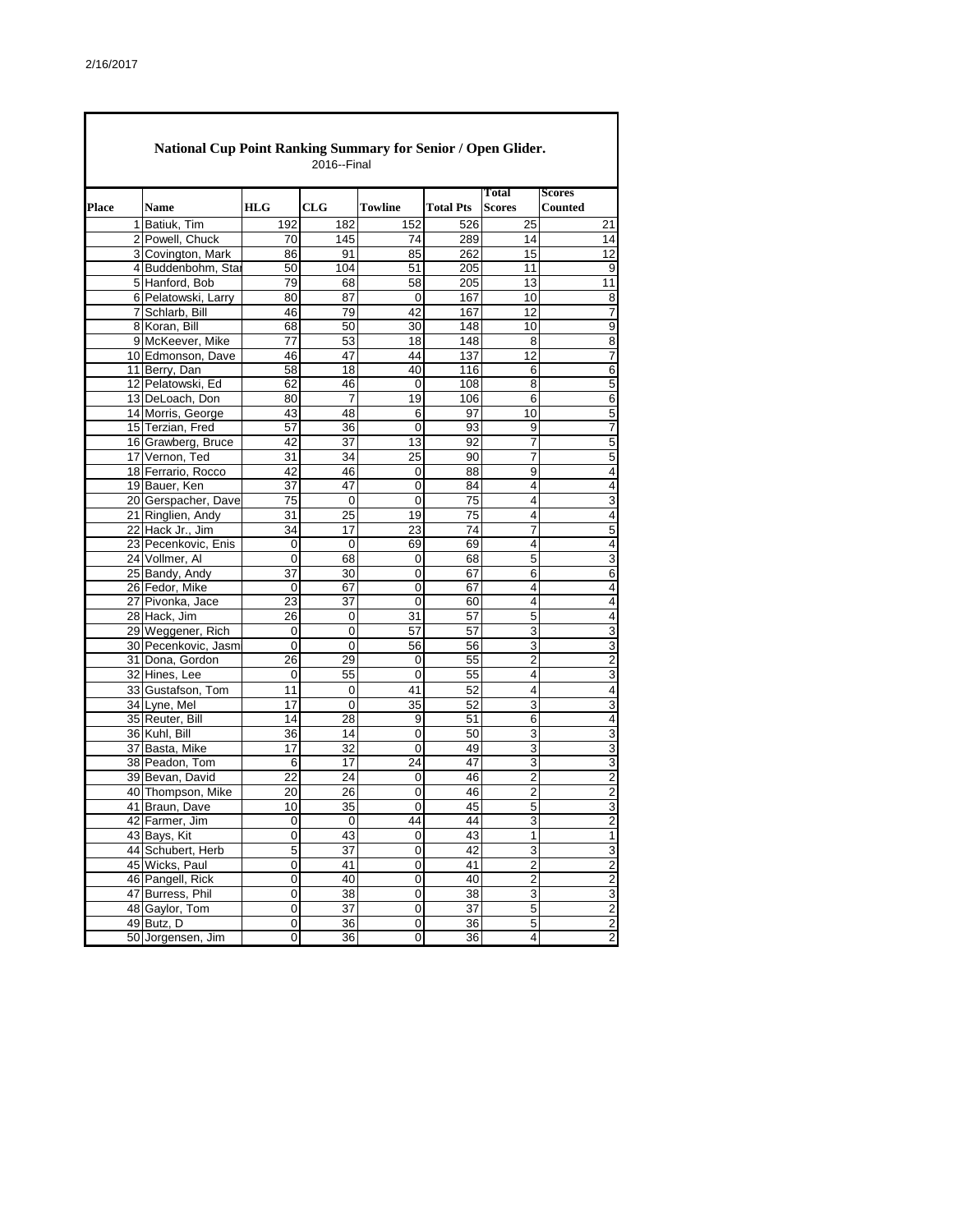|       | National Cup Point Ranking Summary for Senior / Open NOS Rubber.<br>2016--Final |                                    |             |                 |             |                  |                               |                         |  |  |  |  |
|-------|---------------------------------------------------------------------------------|------------------------------------|-------------|-----------------|-------------|------------------|-------------------------------|-------------------------|--|--|--|--|
| Place |                                                                                 | <b>Name</b>                        | Small       | Large           | $\bf{0}$    | <b>Total Pts</b> | <b>Total</b><br><b>Scores</b> | <b>Scores Counted</b>   |  |  |  |  |
|       |                                                                                 | 1 Hanford, Bob                     | 103         | 85              | 0           | 188              | 9                             | 9                       |  |  |  |  |
|       |                                                                                 | 2 Gurcan, Ates                     | 43          | 86              | 0           | 129              | 7                             | 6                       |  |  |  |  |
|       |                                                                                 | 3 DeLoach, Don                     | 66          | 24              | 0           | 90               | 4                             | $\overline{\mathbf{4}}$ |  |  |  |  |
|       |                                                                                 | 4 Williams, Joe                    | 36          | 54              | 0           | 90               | 5                             | 5                       |  |  |  |  |
|       |                                                                                 | 5 Sneed, Ed                        | 15          | 51              | 0           | 66               | 3                             | 3                       |  |  |  |  |
|       |                                                                                 | 6 Andrews, Jean                    | 43          | 21              | 0           | 64               | 4                             | 3                       |  |  |  |  |
|       |                                                                                 | 7 Pratt, John                      | 21          | 39              | 0           | 60               | 4                             | $\overline{3}$          |  |  |  |  |
|       |                                                                                 | 8 Davis, Sterling                  | 17          | 38              | 0           | 55               | 3                             | $\overline{3}$          |  |  |  |  |
|       |                                                                                 | 9 Pishnery, Dave                   | 21          | $\overline{32}$ | 0           | 53               | 3                             | $\overline{3}$          |  |  |  |  |
|       |                                                                                 | 10 Schmidt, Bill                   | 53          | 0               | 0           | 53               | 3                             | $\overline{3}$          |  |  |  |  |
|       |                                                                                 | 11 Masterman, Paul                 | 51          | 0               | 0           | 51               | 2                             |                         |  |  |  |  |
|       |                                                                                 | 12 O'Reilly, Jim                   | 36          | 11              | 0           | 47               | 3                             | $\frac{2}{3}$           |  |  |  |  |
|       |                                                                                 | 13 Dona, Steve                     | 0           | 43              | 0           | 43               | $\overline{2}$                | $\overline{2}$          |  |  |  |  |
|       |                                                                                 | 14 Hauk, Robert                    | 43          | 0               | 0           | 43               | $\overline{2}$                |                         |  |  |  |  |
|       |                                                                                 | 15 Swift, Bill                     | 17          | 21              | 0           | 38               | 2                             | $\frac{2}{2}$           |  |  |  |  |
|       |                                                                                 | 16 Romak, Bud                      | 25          | 0               | 0           | 25               | 1                             | $\mathbf{1}$            |  |  |  |  |
|       |                                                                                 | 17 Mayea, Mike                     | 0           | 22              | 0           | 22               | 1                             | 1                       |  |  |  |  |
|       |                                                                                 | 18 Meyers, Dick                    | 0           | 22              | 0           | 22               | 1                             | 1                       |  |  |  |  |
|       |                                                                                 | 19 Bennett, Robert                 | 21          | 0               | 0           | 21               | 1                             | 1                       |  |  |  |  |
|       |                                                                                 | 20 Davis, Mike                     | 21          | 0               | 0           | 21               | 1                             | 1                       |  |  |  |  |
|       |                                                                                 | 21 Sechrist, D                     | 0           | 21              | 0           | 21               | 1                             | 1                       |  |  |  |  |
|       |                                                                                 | 22 Strang, D                       |             |                 |             |                  | 1                             | 1                       |  |  |  |  |
|       |                                                                                 |                                    | 21<br>0     | 0<br>18         | 0<br>0      | 21<br>18         | 1                             |                         |  |  |  |  |
|       |                                                                                 | 23 Meckler, Ron<br>24 Stewart, Roy |             |                 |             |                  |                               | 1                       |  |  |  |  |
|       |                                                                                 |                                    | 0           | 18              | 0           | 18               | 1                             | 1                       |  |  |  |  |
|       |                                                                                 | 25 Dona, Gordon                    | $\mathbf 0$ | 17              | 0           | 17               | 1                             | 1                       |  |  |  |  |
|       |                                                                                 | 26 Keegan, Dan                     | 0           | 17              | 0           | 17               | 1                             | 1                       |  |  |  |  |
|       |                                                                                 | 27 Malin, Brian                    | 0           | 17              | 0           | 17               | 1                             | 1                       |  |  |  |  |
|       |                                                                                 | 28 Powell, Chuck                   | 15          | 0               | 0           | 15               | 1                             | 1                       |  |  |  |  |
|       |                                                                                 | 29 Cover, Hal                      | 0           | 14              | 0           | 14               | 1                             | 1                       |  |  |  |  |
|       |                                                                                 | 30 Carson, Grant                   | 11          | 0               | 0           | 11               | 1                             | 1                       |  |  |  |  |
|       |                                                                                 | 31 Englert, Jeff                   | 9           | 0               | 0           | 9                | 1                             | 1                       |  |  |  |  |
|       |                                                                                 | 32 Norvall, Larry                  | 0           | 9               | 0           | 9                | 1                             | 1                       |  |  |  |  |
|       |                                                                                 | 33 Brown, Gerald                   | 0           | 6               | 0           | 6                | 1                             | 1                       |  |  |  |  |
|       |                                                                                 | 34 Gerszewski, Jim                 | 6           | 0               | 0           | 6                | 1                             | 1                       |  |  |  |  |
|       |                                                                                 | 35 Koverman. H                     | 0           | 5               | 0           | 5                | 1                             | 1                       |  |  |  |  |
|       |                                                                                 | 36 Peters, Kent                    | 5           | 0               | 0           | 5                | 1                             | 1                       |  |  |  |  |
|       |                                                                                 | 37 Acton, D.                       | 0           | 0               | 0           | 0                | 0                             | $\overline{0}$          |  |  |  |  |
|       |                                                                                 | 38 Adams, Dick                     | 0           | 0               | 0           | 0                | 0                             | $\overline{0}$          |  |  |  |  |
|       |                                                                                 | 39 Allnutt, Peter                  | 0           | 0               | 0           | 0                | 0                             | $\overline{0}$          |  |  |  |  |
|       |                                                                                 | 40 Alvis, M                        | 0           | 0               | 0           | 0                | 0                             | 0                       |  |  |  |  |
|       |                                                                                 | 41 Anders, J                       | 0           | 0               | 0           | 0                | 0                             | 0                       |  |  |  |  |
|       |                                                                                 | 42 Anderson, J                     | 0           | 0               | 0           | 0                | 0                             | $\overline{\mathbf{0}}$ |  |  |  |  |
|       |                                                                                 | 43 Andrade, Paul                   | 0           | $\overline{0}$  | 0           | 0                | 0                             | $\overline{\mathbf{0}}$ |  |  |  |  |
|       |                                                                                 | 44 Aronstein, D                    | 0           | 0               | 0           | 0                | 0                             | $\overline{0}$          |  |  |  |  |
|       |                                                                                 | 45 Avallone, A                     | 0           | 0               | 0           | 0                | 0                             | $\overline{\mathbf{0}}$ |  |  |  |  |
|       |                                                                                 | 46 Avallone, E                     | 0           | 0               | $\mathbf 0$ | 0                | $\mathbf 0$                   | $\pmb{0}$               |  |  |  |  |
|       |                                                                                 | 47 Avila, G                        | 0           | 0               | 0           | 0                | 0                             | $\bf 0$                 |  |  |  |  |
|       |                                                                                 | 48 Baker, D                        | 0           | 0               | 0           | 0                | $\pmb{0}$                     | $\overline{0}$          |  |  |  |  |
|       |                                                                                 | 49 Barker, J.                      | 0           | 0               | 0           | 0                | 0                             | $\overline{0}$          |  |  |  |  |
|       |                                                                                 | 50 Barlow, R.                      | 0           | 0               | 0           | 0                | 0                             | 0                       |  |  |  |  |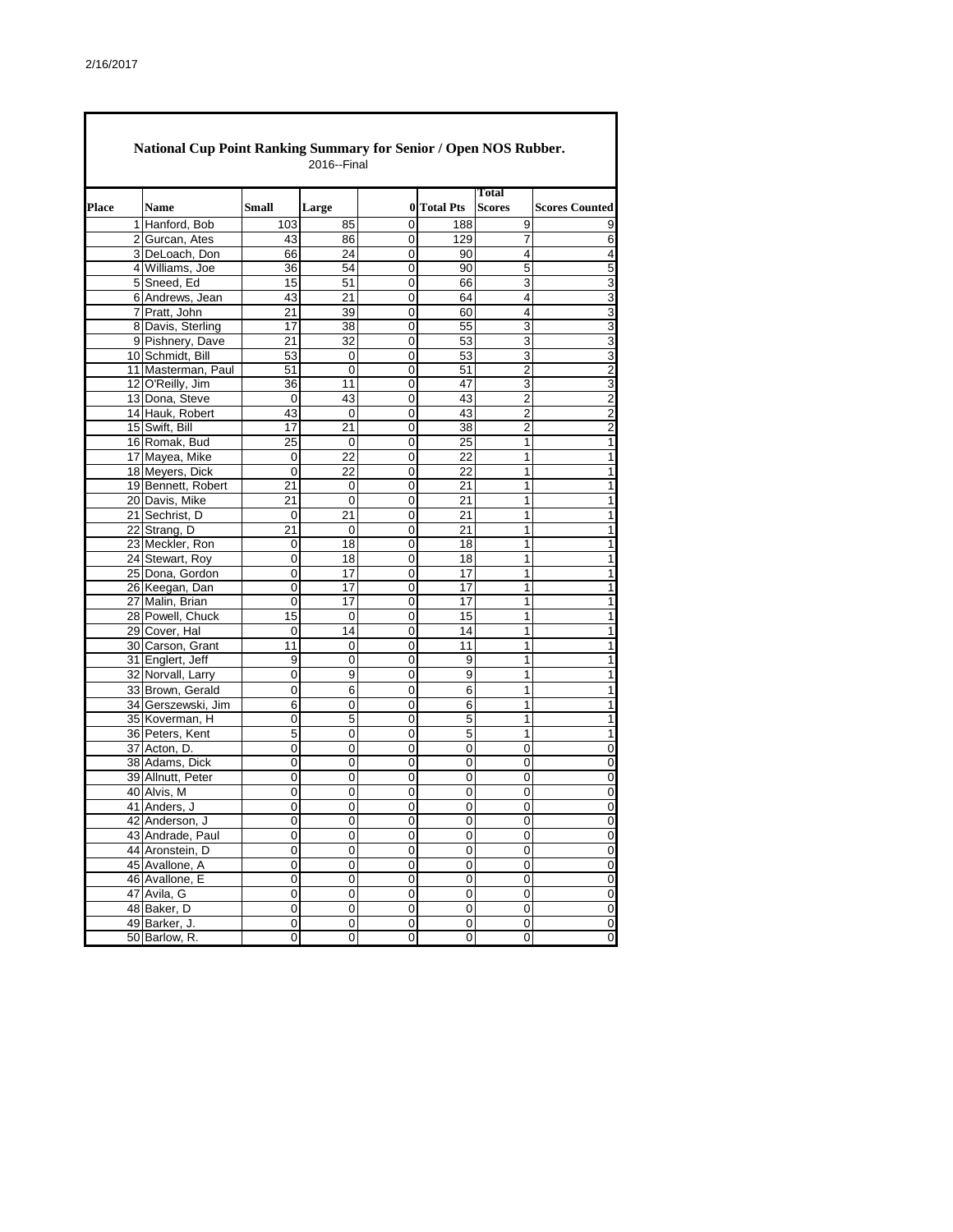| Place | <b>Name</b>                         | E-36            | Electric A Electric B |                   | <b>Total Pts</b> | <b>Total</b><br><b>Scores</b> | <b>Scores Counted</b> |
|-------|-------------------------------------|-----------------|-----------------------|-------------------|------------------|-------------------------------|-----------------------|
|       | 1 Murphy, Jack                      | 115             | 58                    | 60                | 233              | 11                            | 11                    |
|       | 2 Murphy, Jerry                     | 107             | 60                    | 64                | 231              | 13                            | 12                    |
|       | 3 Hooke, Drake                      | 114             | 43                    | 21                | 178              | 8                             | 8                     |
|       | 4 Brooks, Clint                     | 92              | 58                    | 0                 | 150              | 5                             | 5                     |
|       | 5 Covalt, Richard                   | 42              | 81                    | 0                 | 123              | 10                            | 5                     |
|       | 6 Hines, Lee                        | 49              | 44                    | 17                | 110              | 8                             | 7                     |
|       | 7 Powell, Chuck                     | 108             | 0                     | 0                 | 108              | 6                             | 6                     |
|       | 8 Sechrist, Dave                    | 32              | 14                    | 47<br>$\mathbf 0$ | 93               | 5                             | 5                     |
|       | 9 Ivers, Dick Sr                    | 89              | 0                     |                   | 89               | 4                             | 4                     |
|       | 10 McBride, Duncan<br>11 Mecham, Al | 0<br>41         | 29<br>18              | 52<br>22          | 81<br>81         | 3<br>5                        | 3<br>5                |
|       | 12 Buddenbohm, Stan                 | 78              | 0                     | 0                 | 78               | 3                             | 3                     |
|       | 13 Morris, George                   | 45              | 23                    | 0                 | 68               | 5                             | 3                     |
|       | 14 Tarcher, Ben                     | 56              | 7                     | 0                 | 63               | 5                             | 5                     |
|       | 15 Lapraik, Scott                   | 35              | 23                    | 0                 | 58               | 3                             | 3                     |
|       | 16 DeLoach, Don                     | 38              | 0                     | 17                | 55               | 3                             | 3                     |
|       | 17 McGuckin, Derek                  | 53              | 0                     | 0                 | 53               | $\overline{2}$                | $\overline{2}$        |
|       | 18 Scott, Dwight                    | 25              | 9                     | 18                | 52               | 3                             | 3                     |
|       | 19 Masterman, Paul                  | 48              | 0                     | 0                 | 48               | 5                             | $\overline{c}$        |
|       | 20 Muther, Jim                      | 42              | 0                     | 0                 | 42               | $\overline{2}$                | 2                     |
|       | 21 King, Troy                       | 18              | 22                    | 0                 | 40               | $\overline{c}$                | $\overline{2}$        |
|       | 22 Gewain, Matt                     | 38              | 0                     | 0                 | 38               | 2                             | $\overline{2}$        |
|       | 23 Price, Lynn                      | 37              | 0                     | 0                 | 37               | 4                             | $\overline{c}$        |
|       | 24 Stalick, Bob                     | 36              | 0                     | 0                 | 36               | 2                             | 2                     |
|       | 25 Jennings, Jim                    | 35              | 0                     | 0                 | 35               | 1                             | 1                     |
|       | 26 Ashworth, Hayden                 | 0               | 0                     | 34                | 34               | 1                             | 1                     |
|       | 27 Jennings, Jim Jr.                | 0               | 0                     | 29                | 29               | 1                             | 1                     |
|       | 28 Jones, Jennifer                  | 25              | 0                     | 0                 | 25               | 1                             | 1                     |
|       | 29 Elder, Dale                      | 0               | 24                    | 0                 | 24               | 1                             | 1                     |
|       | 30 McCall, Dan                      | 5               | 19                    | 0                 | 24               | 2                             | $\overline{c}$        |
|       | 31 Berry, Dan                       | 23              | 0                     | $\mathbf 0$       | 23               | 1                             | 1                     |
|       | 32 Cooney, Ralph                    | 23              | 0                     | 0                 | 23               | 2                             | $\overline{c}$        |
|       | 33 Selick, Graham                   | 23              | 0                     | 0                 | 23               | 1                             | 1                     |
|       | 34 Pykelny, Mike                    | 0               | 21                    | 0                 | 21               | 1                             | 1                     |
|       | 35 Smith, Dick                      | 21              | 0                     | 0                 | 21               | 1                             | 1                     |
|       | 36 Freeland, Mark                   | 0               | 0                     | 19                | 19               | 1                             | 1                     |
|       | 37 Romney, Phil                     | 19              | 0                     | 0                 | 19               | 1                             | 1                     |
|       | 38 Stalick, Ted                     | 18              | 0                     | 0                 | 18               | 1                             | 1                     |
|       | 39 Pishnary, Dave                   | $\overline{17}$ | 0                     | 0                 | $\overline{17}$  | 1                             | 1                     |
|       | 40 Terzian, Fred                    | 17              | 0                     | 0                 | 17               | 1                             | 1                     |
|       | 41 Laprelle, R                      | 16              | 0                     | 0                 | 16               | 1                             | 1                     |
|       | 42 Cover, Hal                       | 15              | 0                     | 0                 | 15               | 1                             |                       |
|       | 43 Hack Jr, Jim                     | 13              | 0                     | 0                 | 13               | 1                             | $\mathbf{1}$          |
|       | 44 Ray, Ralph                       | 13              | 0                     | 0                 | 13               | 1                             | 1                     |
|       | 45 Stalick, E                       | 13              | 0                     | 0                 | 13               | 1                             | $\mathbf{1}$          |
|       | 46 Sullivan, Patrick                | 10              | 0                     | 0                 | 10               | 1                             | 1                     |
|       | 47 Grell, Glenn                     | 9               | 0                     | 0                 | 9                | 1                             | 1                     |
|       | 48 Nelson, Elmer                    | 9               | $\overline{0}$        | 0                 | 9                | 1                             | 1                     |
|       | 49 Adams, D                         | 0               | 0                     | 0                 | 0                | 0                             | 0                     |